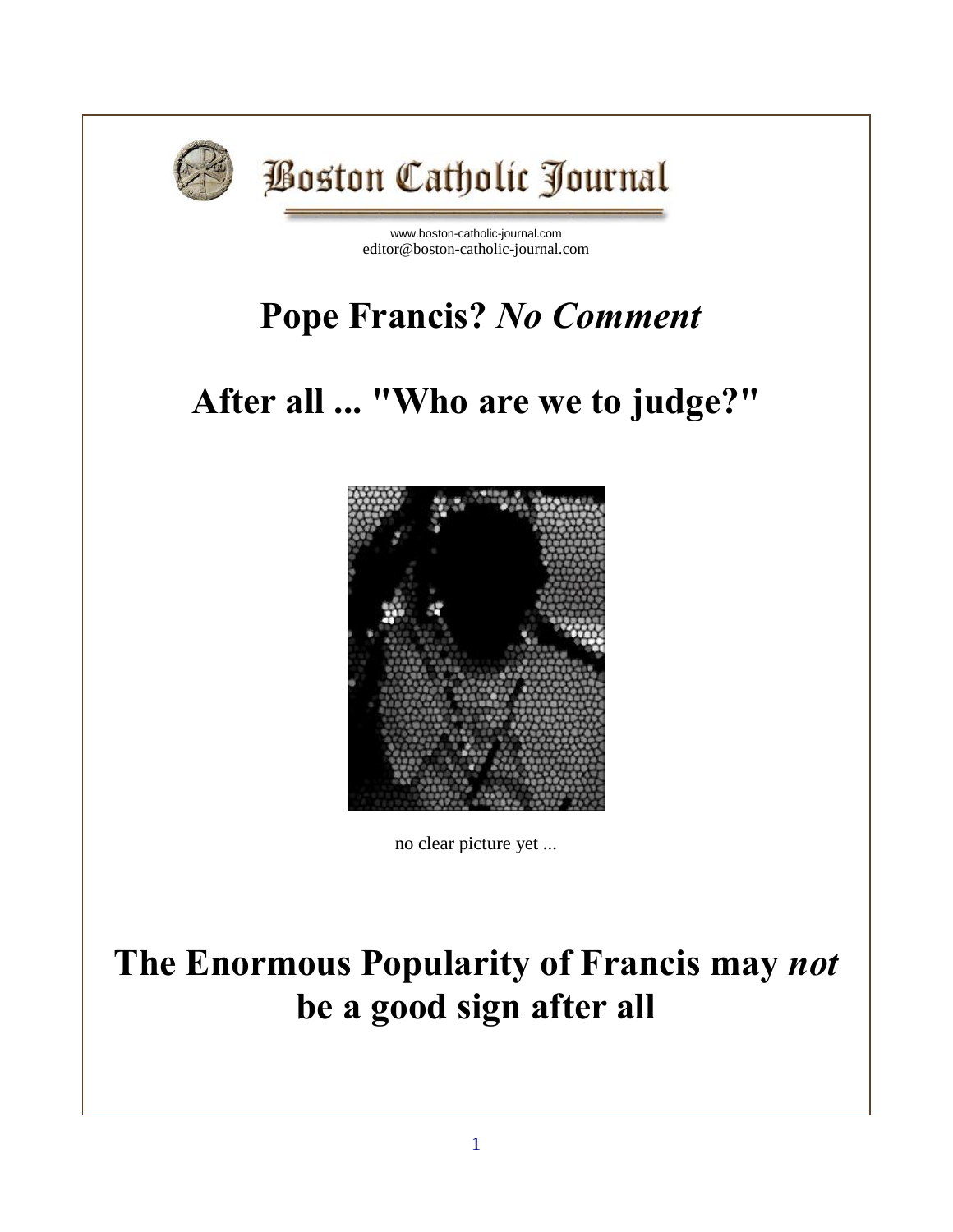#### **But it definitely makes for a striking analogy**

**It** has been nearly two years into the Papacy of Francis and we have written nothing until now. Why? *You* be the judge ... (and, yes, actually you can).

#### **If you are on good terms with the world, you** *probably* **are not on good terms with God**.

The lives of the Saints are striking testimony to this. They have not been welcomed, and most often reproached, exiled, despised, and outcast. From Saint Paul to Saint Athanasius, from Saint John of the Cross to Blessed José Luis Sánchez del Río, to name a few. But do not take our word on it: there is a greater Authority:

"If the world hate you, know ye, that it hath hated me before you. *If you had been of the world, the world would love its own*: but because you are not of the world, *but I have chosen you out of the world, therefore the world hateth you*. Remember my word that I said to you: The servant is not greater than his master. If they have persecuted me, they will also persecute you." (St. John 15.18-20)

### **"Unprecedented popularity"**

"Pope Francis is the 266th pope and history has seen 37 false or antipopes," he [Cardinal George Pell] wrote. "The story of the popes is stranger than fiction," the cardinal wrote, and today "we have one of the more unusual popes in history, *enjoying almost unprecedented popularity*."<sup>1</sup>

### **The Lingering — and discredited "Encounter Group" mentality of the 60s**

This, of course, is not to make a judgment, nor to imply one either by Cardinal Pell or us.

We do, however, question the implicit paradigm of *Encounter Groups* — *"Often associated with the radical social upheaval of the 1960s"* <sup>2</sup> — that Francis appears to endorse on a massive scale, insisting that,

"*the "culture of encounter" that is the foundation of peace".* <sup>3</sup>